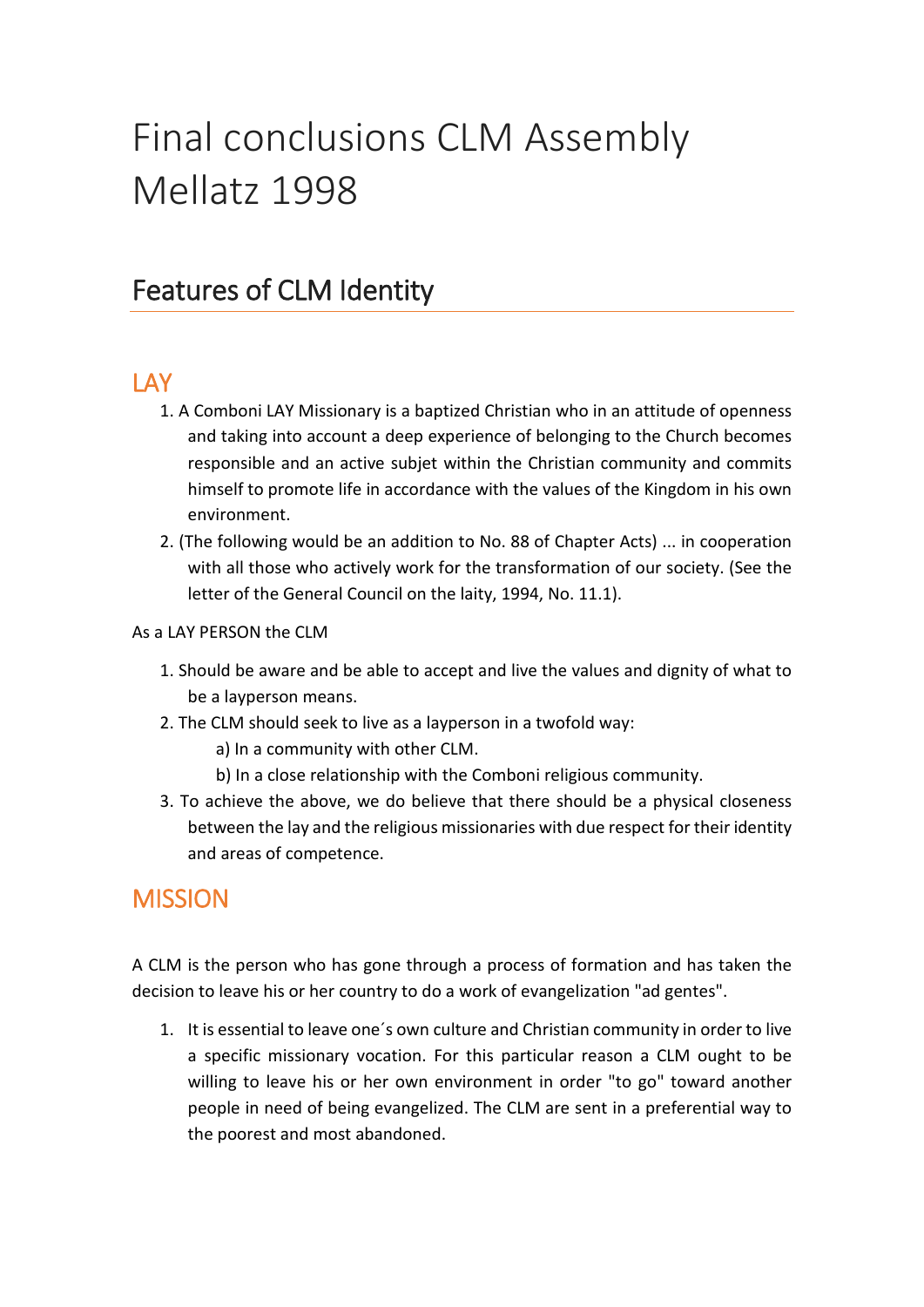- 2. The above is achieved leaving our own country, but under special circumstances we can find the same missionary situations within our own countries. In other words, a Christian community could send CLM to an area not sufficiently evangelized within the borders of the same country. The responsibility of deciding when and where these situations exist correspond to the Province in dialogue with the CLM.
- 3. After his or her missionary work comes to an end, the CLM upon returning to his or her home country will get involved in the activities of the CLM.
- 4. When we speak of sharing with other cultures and communities, we do not understand only to give and work for other people. We mean to receive and to listen in order to be mutually enriched.

### COMBONI CHARISM

- 1. There is a need to be identified with the Comboni charism through our knowledge of the founder, his charism and spirituality.
- 2. To save Africa with Africa"
	- 2.1 A preferential option for the last ones. This should arise from our faith and be able to influence the world of politics, education, economy, etc. if it is to be authentic.
	- 2.2 Need to become promoters and multipliers of local lay missionaries.
- 3. Community life: the CLM, from the beginning of their formation, should properly be directed to accept this way of life as something basic in their life. Community life presents various aspects:
	- 3.1 Among the CLM (in the case of the DSP associates they could choose to live within a MCCJ community or with other CLM).
	- 3.2 Close cooperation with the local and provincial Comboni community, making an effort to increase the level of friendship and mutual understanding.
	- 3.3 Apostolic community: with the MCCJ and other pastoral agents.
	- 3.4 To be able to share with the local people: feeling that we belong to them and they are part of our lives.

### Comboni sisters at the assembly

Several Comboni Sisters were present at the Assembly, as observers. Among them was, sister Maria Grazia Campostrini, Secretary General for Mission Animation. She said that the Sisters were glad to see that new ways of mission cooperation are being explored among the members of the Comboni family. She regretted that the Comboni Sisters are behind in the field of cooperation with lay missionaries. In spite of all this, she added, there have been very positive experiences of lay people who have come to Africa through some of the Comboni Sisters or the Comboni missionaries. In the last General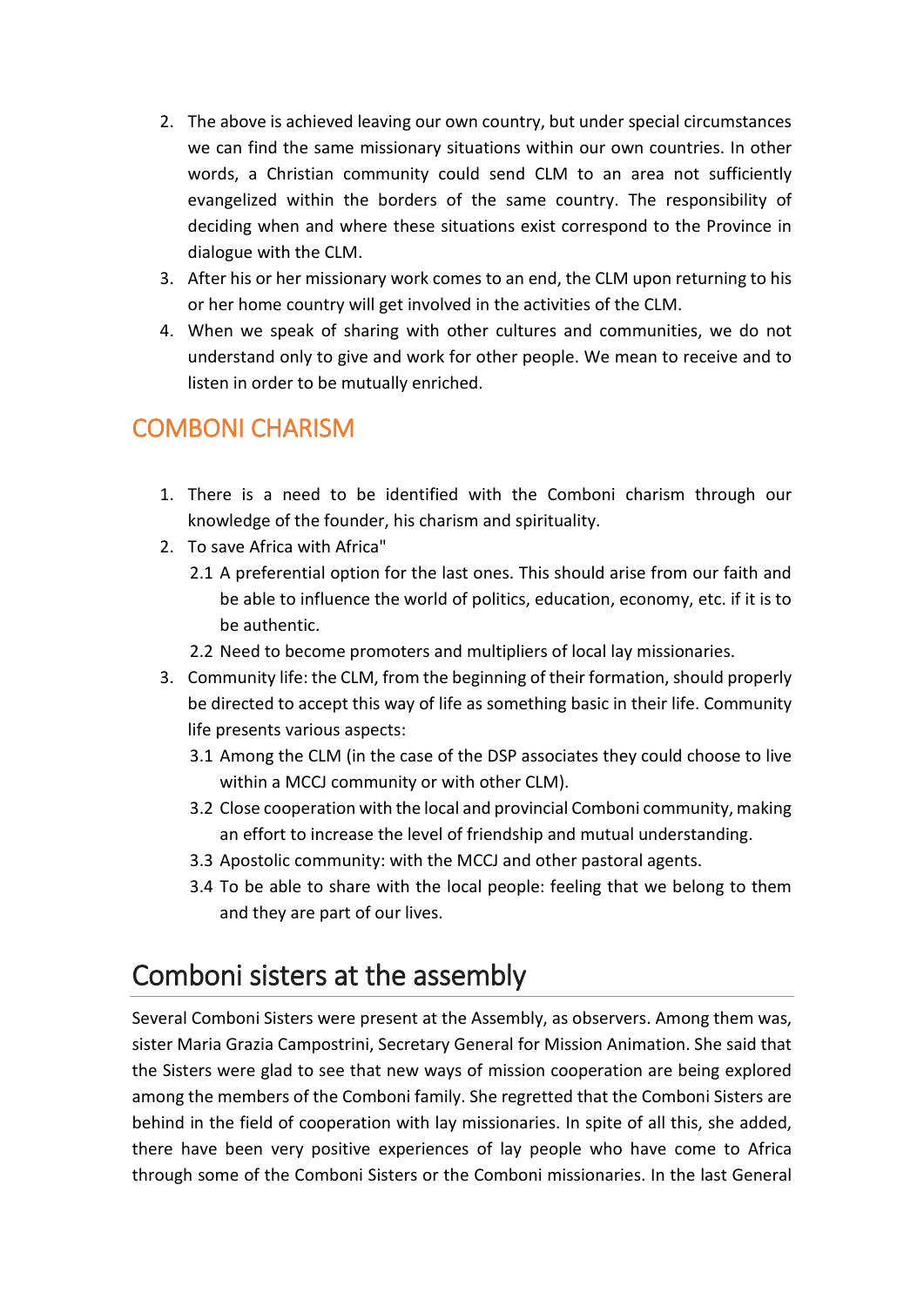Chapter it was suggested to go on with the reflection especially with the CLM. The sisters can, at this point, speak of some steps that they have taken in this area:

- 1. In Italy, especially in Verona.
- 2. With missionary groups in local churches.
- 3. With lay people who have requested to go and work with them.

Beyond these experiences, some of the Comboni Sisters have been in contact with some CLM in the missions and would like to find closer ways of cooperation. In some countries, for example, the Comboni Sisters are already helping in the formation of the CLM.

### Relationship between sending and receiving provinces

#### SENDING PROVINCES

#### **The Comboni Lay Missionary Program:**

- Demands from the candidates basic attitudes of faith and Church devotion.
- It´s a proposal, a program that helps clarify wrong expectations.
- It demands a community life experience.
- It is considered a journey, a human and spiritual growth.
- In answering to the laity expectations, it offers less clericalism.
- It promotes a lay dimension of Comboni´s charism.
- It expects an input from the returned missionaries

#### RECEIVING PROVINCES

- They perceive an overoptimistic view in presenting the reports to the assembly.
- Each Province has a different formation program.
- They want to verify the programs and decide where the CLM will be going.
- They would like to know more about the personality of the candidates.
- Personal problems should be taken care of before people go to the missions.
- We want to be sure that the Comboni spirituality, that bonds us together, is part of their formation.
- There is need to define a proper life style and live close to the poor.
- It´s important to know the local people and have respect for their culture.
- It´s important to have a coordinator.
- It´s important to keep a close cooperation with the local community.
- The Comboni missionaries would like the CLM to bear witness to Christ and to enable local people to become witnesses.
- They would like to see the CLM more independent as a group.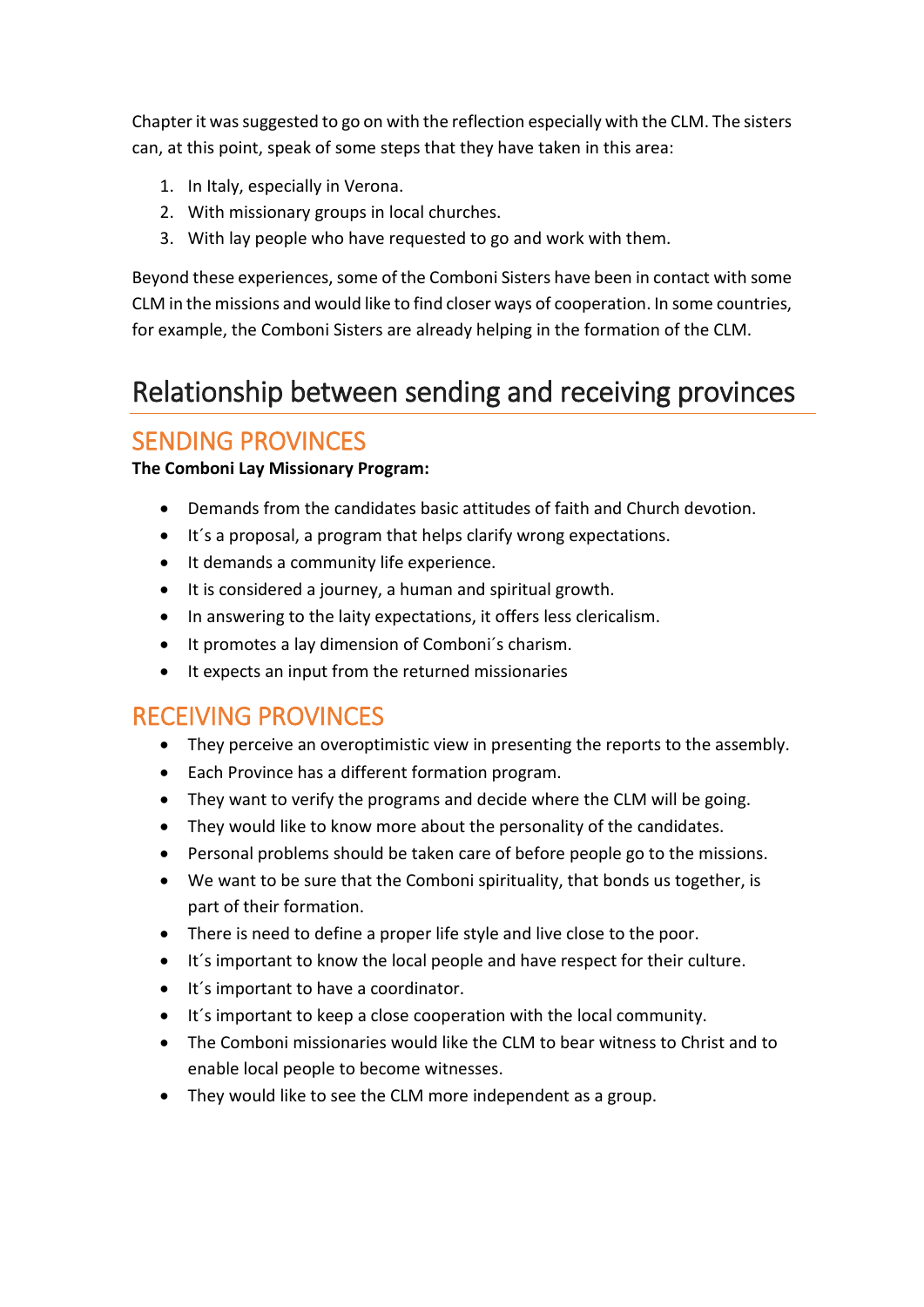## Proposals for a better cooperation among the different CLM centers.

- Exchange between the different provinces information about formation guidelines, directories and statutes of the CLM.
- Establish the publication of a newsletter among the different provinces to be better informed.
- Collaborate in common projects with the possibility of shared community living.
- Study the possibility of international communities with formation done in common, giving respect to the differences in programs.
- A central committee or clearing house should be formed and delegated to collect and distribute information for projects, data, site possibilities.

## Economical Aspect

- Look for the support of NGO's and international organizations to help finance projects.
- Investigate the receiving of remuneration for service done while in mission which would be used to help support the lay community.
- Create a local association which wouldn't go to mission but would support those who do depart.
- Work towards the self-sufficiency of the CLM program, perhaps first at the provincial level and then at the general province.
- Establish an international common fund.
- The central committee chosen by the Assembly could prepare a contract model based on issues brought forth at the assembly.
- The central committee could prepare common re-entry guidelines for all programs.

### What do the CLM expect of the MCCJ?

- Patience is important! Most MCCJ's have many years of experience the CLM program is still in its infancy.
- The CLM asks the MCCJ to give respect and acceptance to the program and have an open attitude to sharing in the life of the community.